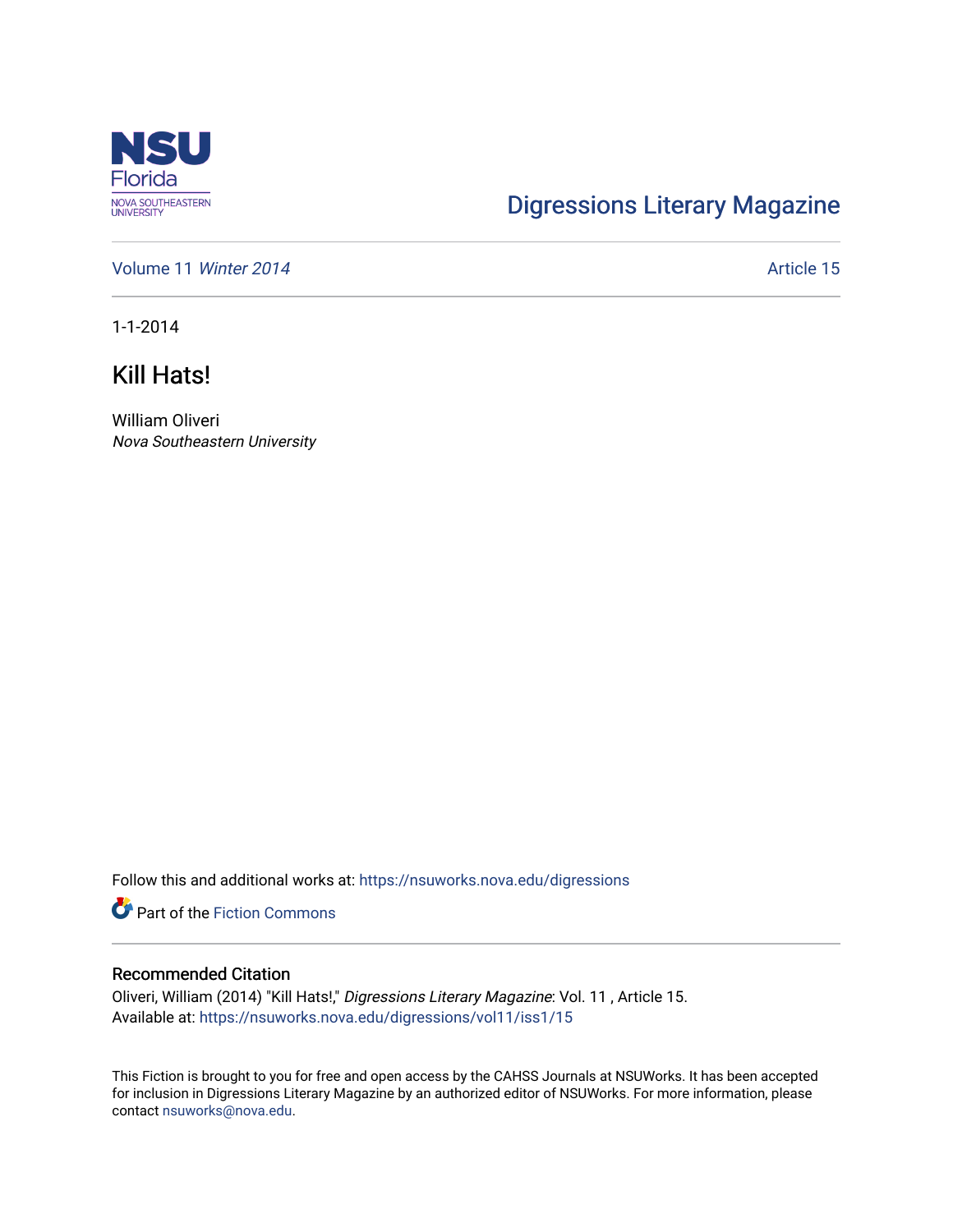## *Kill Hats!*

People say that the anticipation before a knowingly tragic event is worse than the actual event. In this certain situation, they were wrong. I was in a long squad bay lined with twenty bunk beds on each side of the bay. There were sixty nine other men with me, all shaved heads, lined up at the end of their beds. Just standing there with their arms along their sides looking forward. Not making any sudden moves. All just waiting in anticipation for what was bound to happen. Today we meet our drill instructors. We have all heard those stories from our recruiters, of huge, tall instructors with raging muscles and veins screaming out their necks, always waiting for someone to make a move so they could kick the living shit out of you. This seems like what some would describe as purgatory, yet we all know we are going to hell with no chance of a heaven on the other side. I can tell that every recruit in there is regretting the sequence of decisions that may have led them to this point in time. Some with tears in their eyes, others with an angry look as though they want to get this over with, some with just a confused look of what are they doing or waiting for. Myself? I was just waiting, no real regret, no anger as I am never really an angry guy, not confused because I knew why I was here. Just standing here, waiting for that fateful moment when these men barge in and for our hell to finally begin. It was only a matter of time, then we will all be just victims of the murdering drill instructors.

SLAM! In barges a mid-sized Latino man. He can't be any taller than 5'8". He has broad shoulders and the physique of a man who works out regularly. He is wearing green long pants and a pressed tan shirt with a stack of ribbons on the right side from my view, easily could mean he has killed over a thousand men. He has a brown hat on his head that looks like what a state trooper would wear but more pressed with an emblem in the middle that has an eagle, globe, and anchor on it. The look on his face is of a serious manner as he walks down the bay glancing back and forth at the line of recruits on either side of him. He has yet to make a sound. It seems as if he is just watching us, and learning our faces. My guess is he is mentally deciding who he wants as his bitch. I can see all the faces of the recruits on the other side of the bay from me, all getting overly serious as the man gets near them when passing by. They are scared, should I be scared?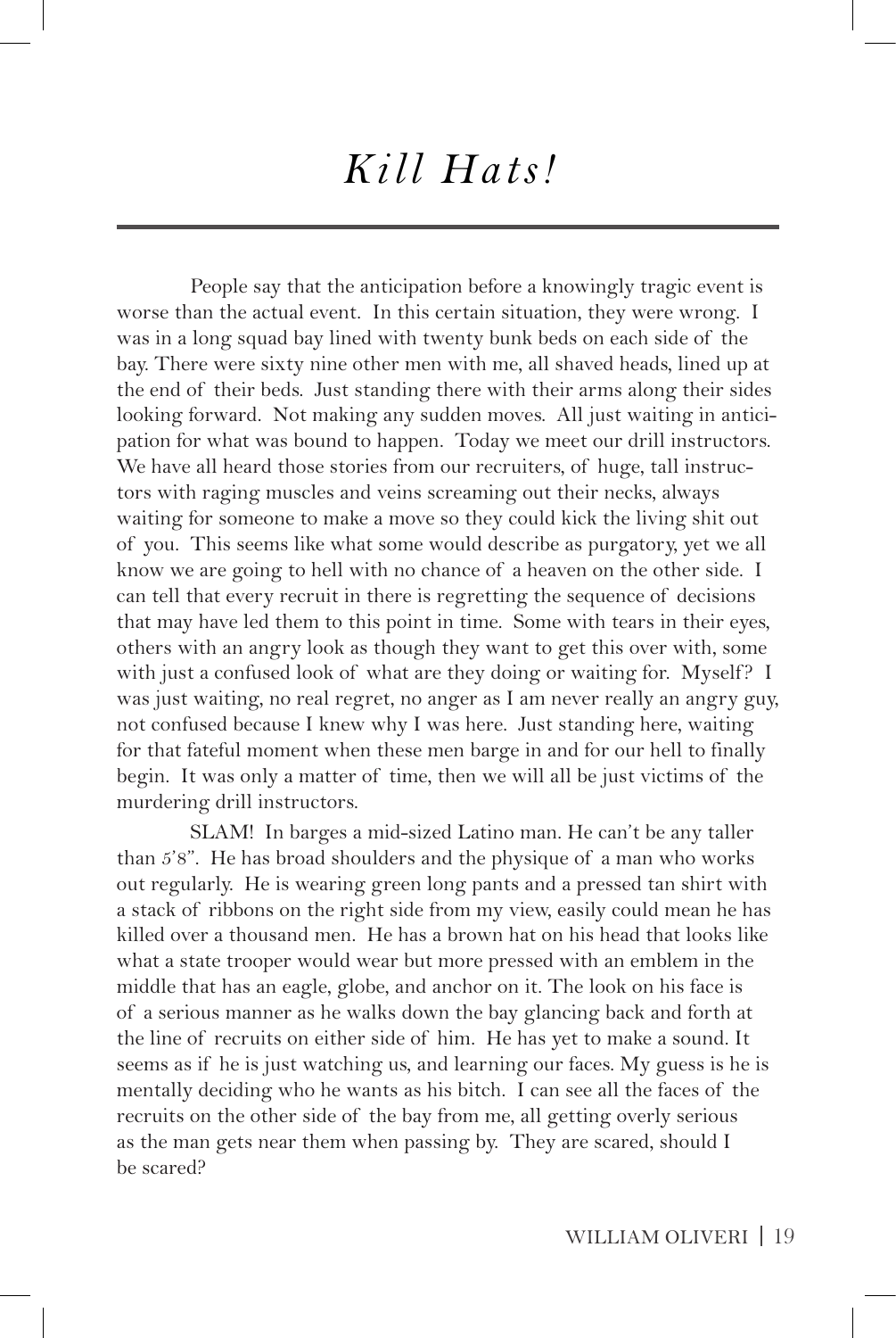The man yells, "Everyone sit in the front of the squad bay now!" Immediately, everyone runs as quickly as possible to the front of the squad bay and sits down in a jagged and unorganized manner. The man gives us a long speech of what he expects of us, what we will all probably do, that we are nothing in his eyes, that we are recruits and that recruits are lower than the shoes he is wearing. All the things we expect he would say. He calls himself Senior Drill Instructor Staff Sergeant Sanchez, a long title I make a mental note to remember. He then states, "In a minute, all you nasty recruits will meet my men, they are the creators of Marines, the most hard charging, killing machines of this age. The present day Spartans of this time. You will listen to them, you will respect them, and you will fear them." Senior Drill Instructor Staff Sergeant Sanchez then, with a gleam in his eye and a half smirk, yells, "Line." Everyone looks at each other sort of confused. I have the intuition that he means us to line up the way we were but would not dare be the only one to move. He then screams, "Line the fuck up, recruits!" Everyone gets up as quickly as humanly possible and runs to their spots, some confused where they once were and try to take each other's spots while the Senior Drill Instructor is making angry grunts and screams. Finally, we are lined up, not exactly like we were before, but we are lined up nonetheless.

At this point, you can see the fear in most of the recruits' eyes and faces. All trying to hold as much bearing as possible. The Senior Drill Instructor is still pacing the hall, then he stops at the end where his hut is located. He knocks on the hut's door and says softly, "Get them!" All of a sudden, three men run out screaming, it is all out hell. All three in the same uniform as the Senior Drill Instructor. One is about 6 feet 5 inches and has the body of a Greek sculptured god. I'd describe him as the scariest looking mother fucker I have ever seen. The second guy is around 6 foot even and a muscular build, not as big as the first but still intimidating. The third is a short black man. He is probably around 5 feet 5 inches. Almost midget looking, but built for his size. All three men were running around causing complete and utter pandemonium. Slinging footlockers, knocking recruits over, spitting on their faces, I swear I just saw the big one throwing a recruit over one of the top bunks for grinning. What I can't figure out is why this one recruit in front of me keeps making weird funny faces at me. Is he trying to screw my bearing up so I get noticed? Is he trying to make me laugh? But he is noticed by a midsize drill instructor or what the big one calls them, a kill hat. The midsize drill instructor runs over to the kid making faces and screams in a weird voice, "What the fuck are you doing with your fucking face, recruit? What the fuck, are you doing, with your face, recruit?" The recruit stutters some words explaining himself, but the kill hat stops him half way with a chop to the throat. "You better hope you